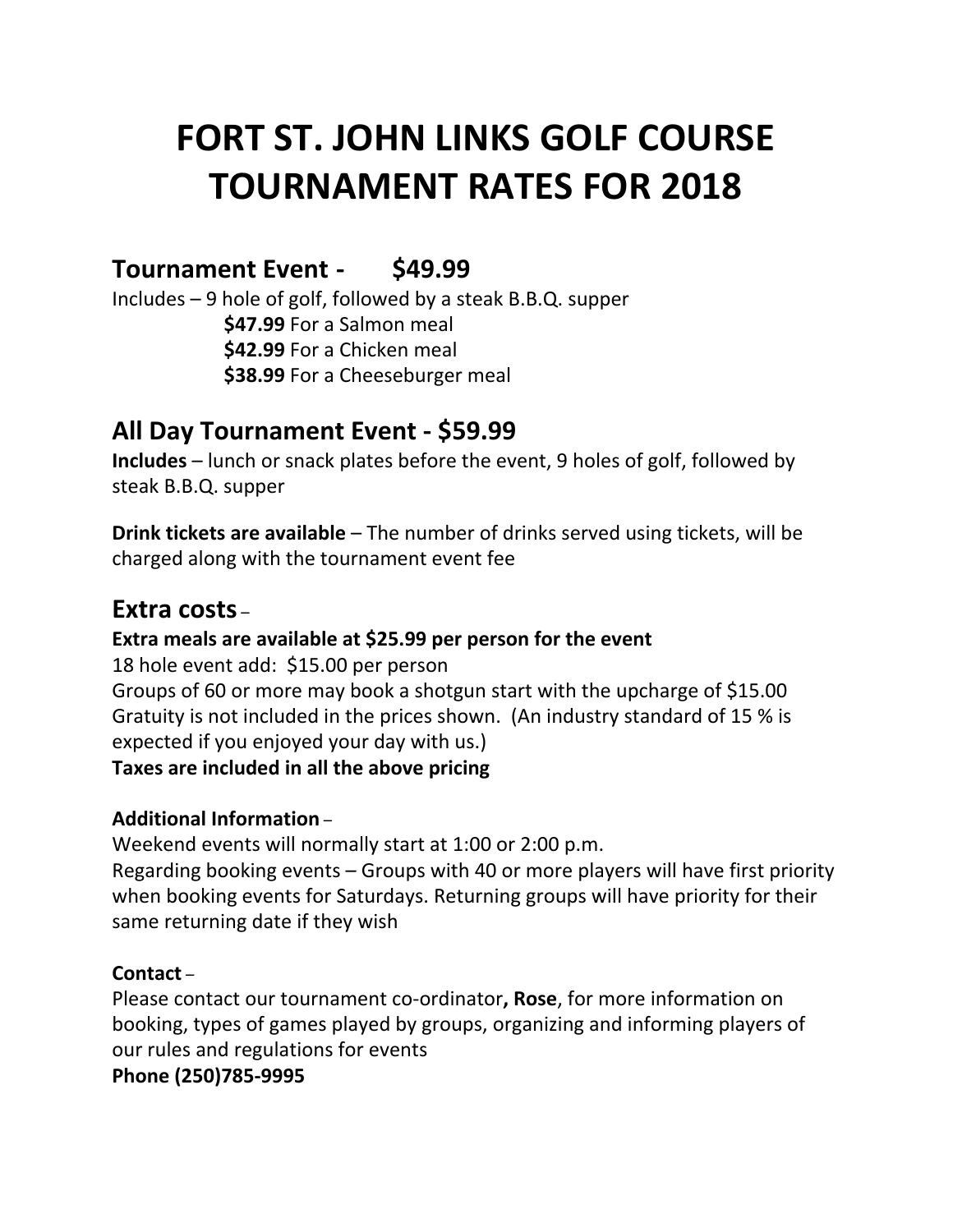#### **Fort St. John Links Golf Tournament 2.**

Thank you for booking your tournament with us. We are here to help you enjoy your day. Please give the following information to the person or committee that you have organizing the event. If all of us are prepared ahead of time, the day should be a big success and everyone will have a great time.

When you book the tournament, we need a rough idea of how many participants you will have**. A more exact number is required five days before the tournament**. If you need extra meals, please let us know as early as possible.

We have a fully stocked pro shop to help you with your prize needs. With sufficient notice we can also get your custom company logo on shirts, caps and golf balls for the event. Stop in at the pro shop anytime.

Like most golf courses in B.C. we are licensed to serve alcohol on the golf course. Please let us know if you have any special requests. We can sell to individuals. You can also get drink tickets from us and distribute them to your players. Companies may also run tabs with us. **The B.C. Liquor Control has now made it mandatory that everyone must be able to produce two pieces of I.D. at the time they are at a licensed establishment**. One piece must be picture I.D. As our course is licensed we all must comply. **It is illegal to bring outside alcohol onto the property**. We are required by law to confiscate all alcohol brought onto the course. Offending players will be asked to leave the property. To avoid any unpleasant situations on the day of your event, be sure your players are aware ahead of time of the above requirements. Please remind your people that just like lounges and pubs, where you don't take your own alcohol, we too are bound by the liquor laws. We will have a beverage cart on the course during your event.

Please remind your players they can book a power car up to one week ahead, if needed. We have over 20 power cars for rent.

We have rental equipment available:

**Power Cars** - \$22.00 for 9 holes - a credit card is required for each person renting, unless your company wants to take the responsibility for the cars. **Pull Carts** - \$4.00 **Rental Clubs** - \$10.00 (These prices include GST & PST) **Fort St. John Links Golf Tournament** 3.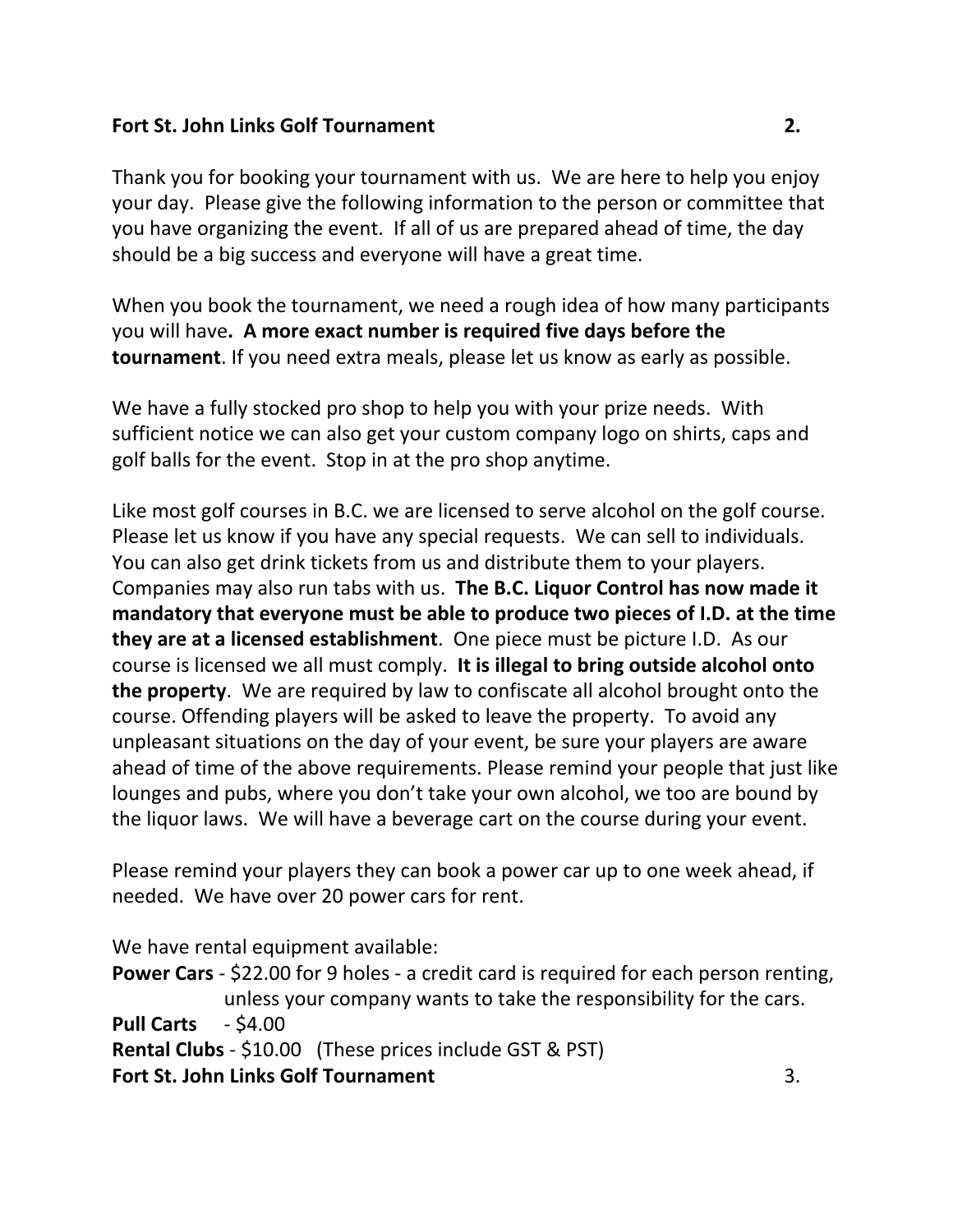Weekend tournaments will tee off after 1:00 p. m. We ask that you have your golfers at the course 45 minutes ahead of time so we can check them in for the day's activities. If they require rental equipment or power cars for the tournament, please have them call in advance so we can reserve one for them.

We recommend 9 hole tournaments, unless your group is all experienced golfers. The golf will take 3 hours with another couple hours for the B.B.Q. and prizes. If any of your group is planning on drinking have them leave their vehicles at home or leave them at the course for the night after the tournament. The parking lot is locked up every evening and opened again by 7:00 a.m. Taxis are recommended.

We have **signs and buckets** that you are invited to use for hidden hole prizes. A **putting contest** out front of the clubhouse is also very popular after the golfing. There is no extra charge. It's a lot of fun with some heckling.

If you have a lot of beginner golfers you are advised to do the **"Alternate Shot" format where 2 people hit one ball, alternately**. There are 4 people on each tee box (2 teams) playing together. Always start with people who have golf experience in your first group in the tournament and they will set the pace of play for the rest of the teams. "**Best Ball"** is another format (See attached sheet).

Each group should have at least one player who has played golf before. This person can be dubbed "**Captain"**. Nine holes of golf usually takes 2 hours. Your group playing best ball will take 3 hours. However, if left unchecked some groups can take 4 hours. This will spoil the day for anyone behind the slow group, whether with your people or others. This will also cause problems for the timing of your dinner and awards. If asked to pick up their pace or other request, it is not done to offend anyone (which is sometimes the perception of non golfers or players with little experience) but to help in the enjoyment for everyone on the course and keep you event running smoothly.

If you have any questions or concerns, please let us know. We will do our best to make it a great outing for you and your group. Phone Rose at (250) 785-9995.

# **FOUR PERSON BEST BALL FUN GOLF TOURNAMENT At the FORT ST. JOHN LINKS GOLF COURSE**

4.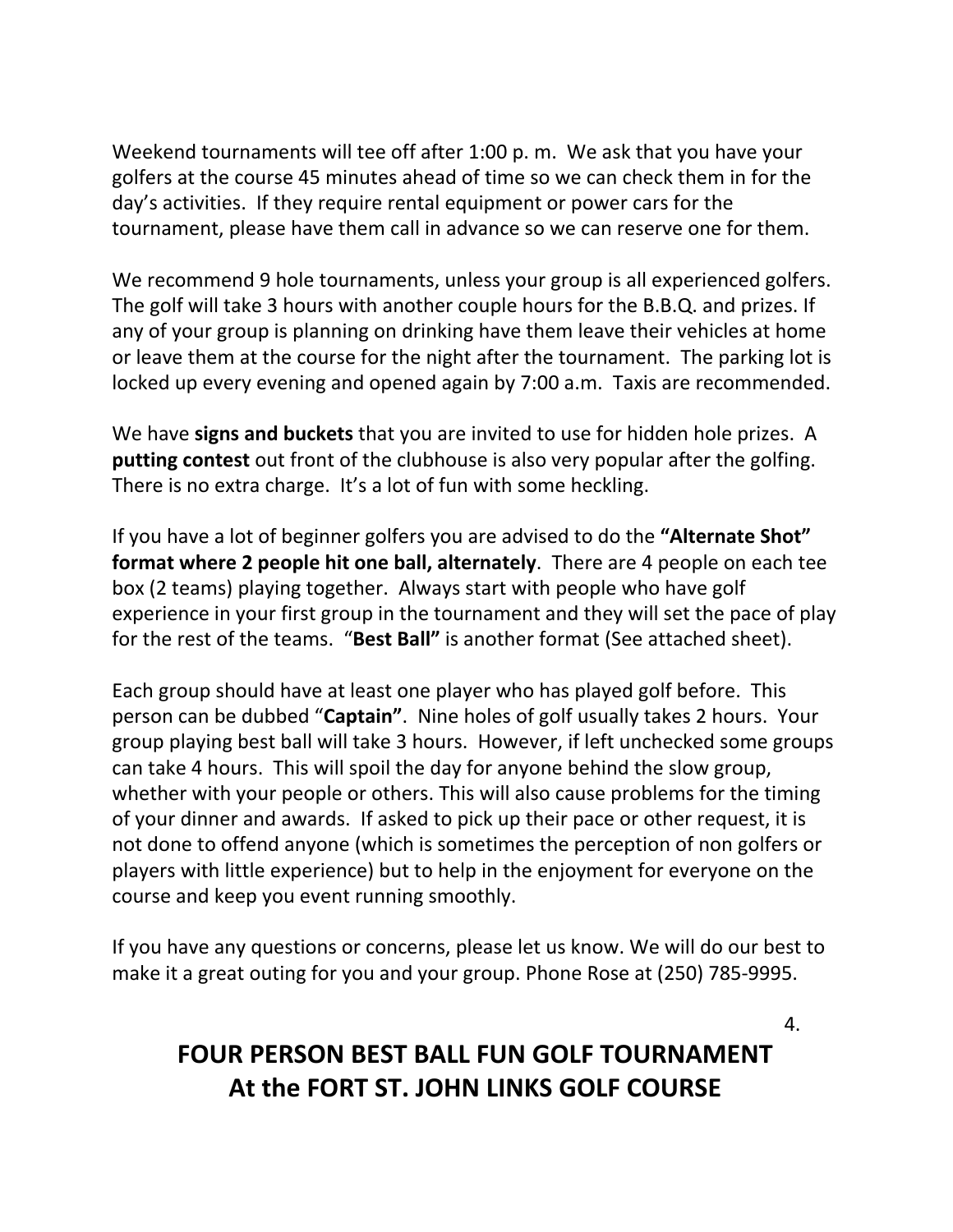This event is a 9 hole, four-ball best ball tournament. Teams will be made up prior to the tournament along with tee-off times for each team. Each person should arrive 45 minutes ahead of their tee time so that they are ready to tee off at their correct time.

All golfers will play their own ball, but will move it after each shot to the ball position that the whole team agrees is the best lie.

You must use at least two tee shots for each golfer. On the remaining one hole, the team may use any player's shot. The decision as to whose tee shot to use is up to the team captain. If your team has only 3 players you still only need to use 2 of each person's drives, with 3 open holes to use anyone's tee shot.

Men will tee off from the **white markers** and ladies will use the **red markers**. Please keep practice swings to a very minimum.

Each team will have a maximum of 3 minutes to look for lost balls. Please be considerate of other teams and keep the play moving. You must keep up to the group in front of you, if you cannot keep up, your team should skip ahead on hole, to catch up again.

- a) In the fairways all players will hit at the same time by spreading out across the fairway (safely hitting).
- b) On the tees and greens, play one at a time.

The following are examples of holes that can be used for individual awards:

| Men's Closest to the Pin:  | Hole #6 |
|----------------------------|---------|
| Ladies Closest to the Pin: | Hole #6 |
| Men's Longest Drive:       | Hole #9 |
| Ladies Longest Drive:      | Hole #2 |
| Longest Putt (everyone)    | Hole #7 |
| <b>HAVE FUN!!!</b>         |         |
| <b>BANQUET DINNER MENU</b> |         |

**Company Name:\_\_\_\_\_\_\_\_\_\_\_\_\_\_\_\_\_\_\_\_\_\_\_\_\_\_\_\_\_\_\_\_\_\_\_\_\_\_\_\_\_\_\_\_\_\_\_\_\_\_\_\_**

**Contact Name: \_\_\_\_\_\_\_\_\_\_\_\_\_\_\_\_\_\_\_\_\_\_\_\_\_\_\_\_\_\_\_\_\_\_\_\_\_\_\_\_\_\_\_\_\_\_\_\_\_\_\_\_\_**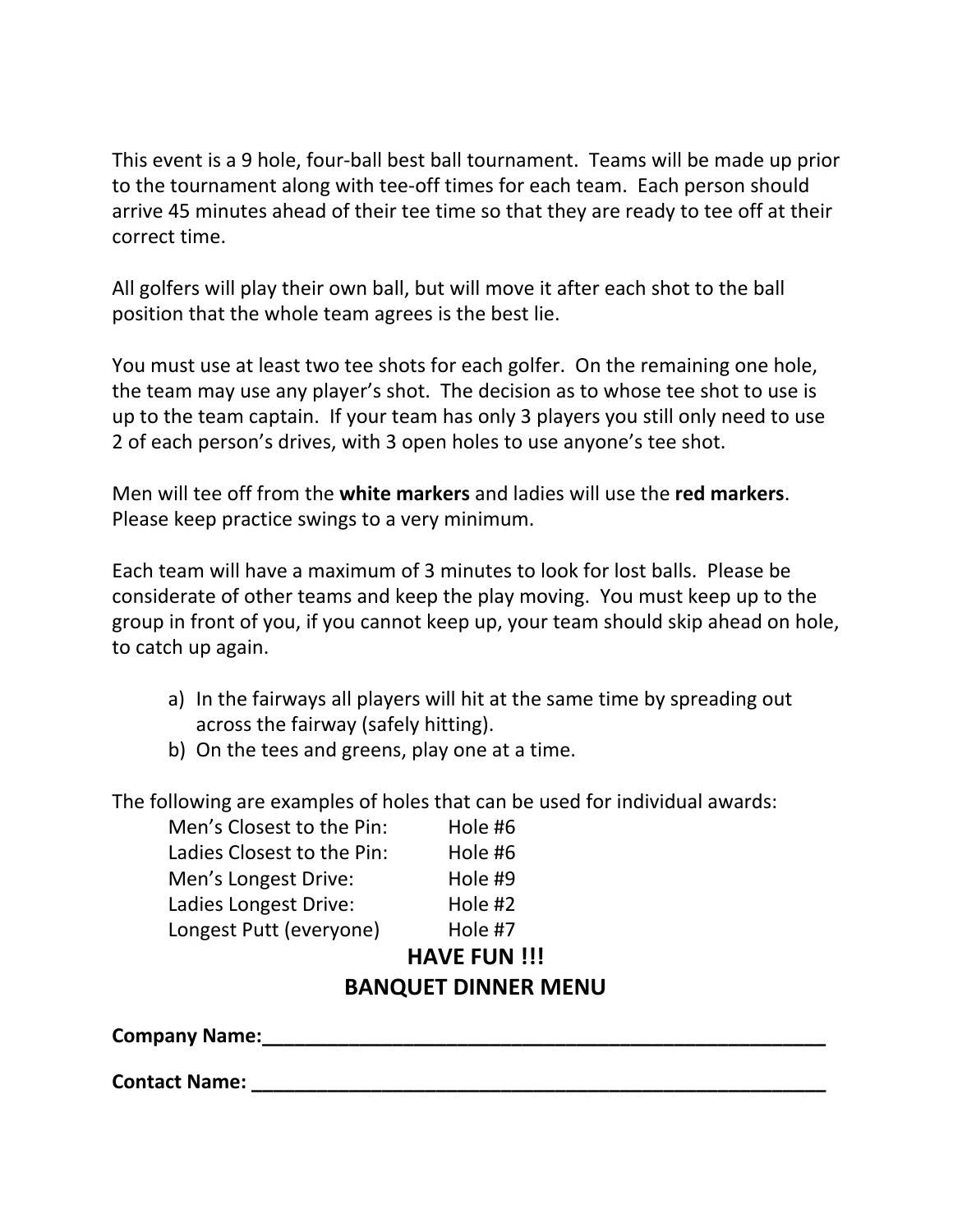**Estimated No. of Guests:\_\_\_\_\_\_\_\_\_\_\_\_\_\_\_\_\_**

**#1. \$25.99**

**B.B.Q. Steak Buffet - 10 oz. New York Steak served with:**

**1. baked potato OR garlic mashed potatoes**

**2. baked beans**

**3. sautee mushrooms**

**4. garlic toast**

**Vegetables (choose 1):**

**(a) corn on the cob (b)seasonal vegetables (c) roasted vegetables (d)steamed vegetables Salad (choose 2):**

- **a) coleslaw**
- **b) tossed green salad**
- **c) Caesar salad**
- **d) Pasta salad**

**Dessert - Ice cream with caramel, chocolate or strawberry toppings**

**\_\_\_\_\_\_\_\_\_\_\_\_\_\_\_\_\_\_\_\_\_\_\_\_\_\_\_\_\_\_\_\_\_\_\_\_\_\_\_\_\_\_\_\_\_\_\_\_\_\_\_\_\_\_\_\_\_\_\_\_\_\_\_**

**(Chicken breast may be substituted in place of beef steak)**

**Names:**

**#2. \$23.99**

**Oven Baked Roasted Salmon served with:**

- **1. rice**
- **2. baked potato or mashed potatoes**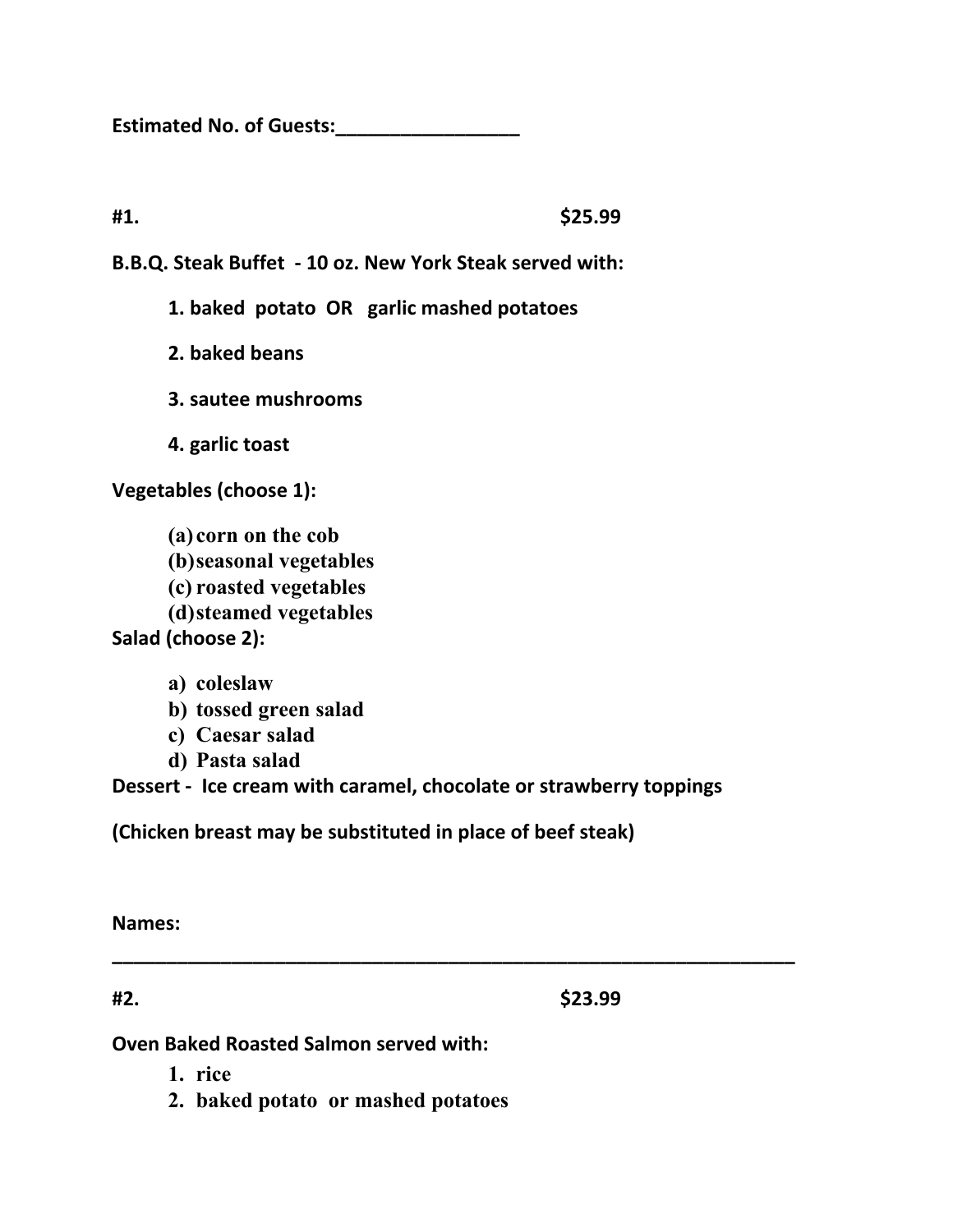**3. garlic toast Vegetables (choose 1):**

**(a) corn on the cob**

- **(b)seasonal vegetables**
- **(c) roasted vegetables**
- **(d)steamed vegetables**

#### **Salad (choose 2):**

- **a) coleslaw**
- **b) tossed green salad**
- **c) Caesar salad**
- **d) pasta salad**

**Dessert – Ice Cream with caramel, chocolate or strawberry toppings**

#### **#3 \$18.99**

**Grilled Chicken Breast with:**

- **1. baked potato OR garlic mashed potatoes**
- **2. sautéed mushrooms**
- **3. garlic toast**

**Vegetables (choose 1);**

- **(a) corn on the cob**
- **(b)seasonal vegetables**
- **(c) roasted vegetables**
- **(d)steamed vegetables**

**Salad (choose 2):**

- **(a) coleslaw**
- **(b)tossed green salad**
- **(c) Caesar salad**
- **(d)pasta salad**

### **Dessert – Ice cream with caramel, chocolate or strawberry toppings**

**#4 \$14.99**

**Cheeseburgers with: (a)Fries**